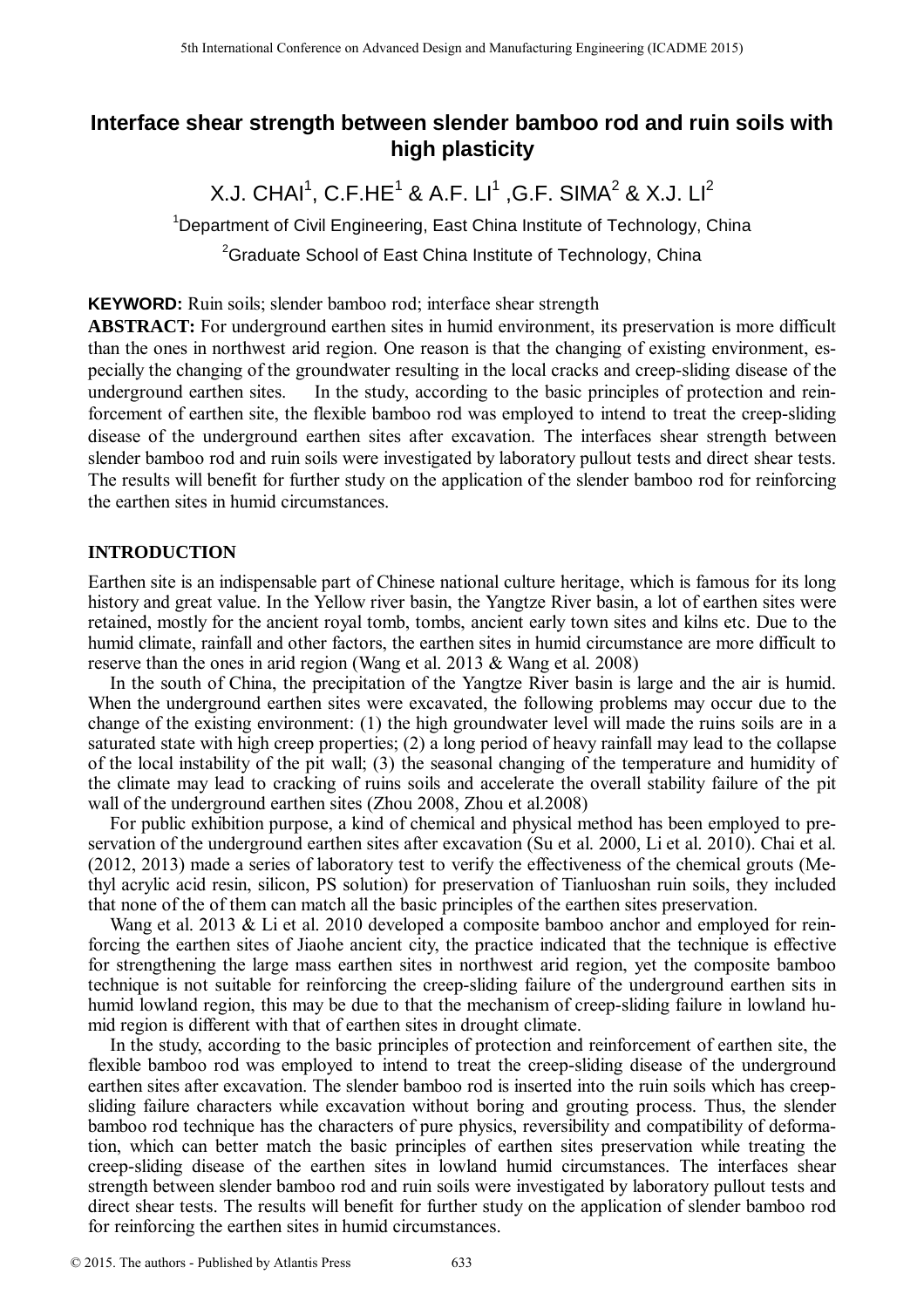### **material properties**

## **Relic soils**

Soils for laboratory tests were taken from the Tianluoshan earthen sites, Yuyao, Zhejiang province. The Atterberg limits of the relic soils are  $w_p=20.0\%$  and  $w_l=40.2\%$ , which can be classified as silty clay (with high liquidity limit) (GB50007-2011). The soil passing 2.00 mm sieve was used for preparing soil specimen.

# **Slender bamboo rod**

The dimensions of the slender bamboo rod are of diameter 4 mm, the total length 340 mm. The anchor length of the rod is set to be 100 mm, 150 mm, 200 mm, and 250 mm respectively. Thus the slender bamboo rod has relatively low line stiffness and may deform coordinately with the creep-slide disease of the earthen sites.



Figure 1 Pullout force vs. Displacement for case No.13 (anchor length 100 mm)



Figure 3 Pullout force vs. Displacement for case No.14 (anchor length 200 mm)



Figure 2 Pullout force vs. Displacement for case No.13 (anchor length 150 mm)



Figure 4 Pullout force vs. Displacement for case No.15 (anchor length 250 mm)

### **test methodology**

#### **Soil specimen preparation for pullout test**

The dimension of soil specimen was set as cylinder with diameter 48 mm and height of 100 mm, 150 mm, 200 mm and 250 mm respectively. The sample has prepared with dry density 1.20  $g/cm<sup>3</sup>$  and water content 20.0%.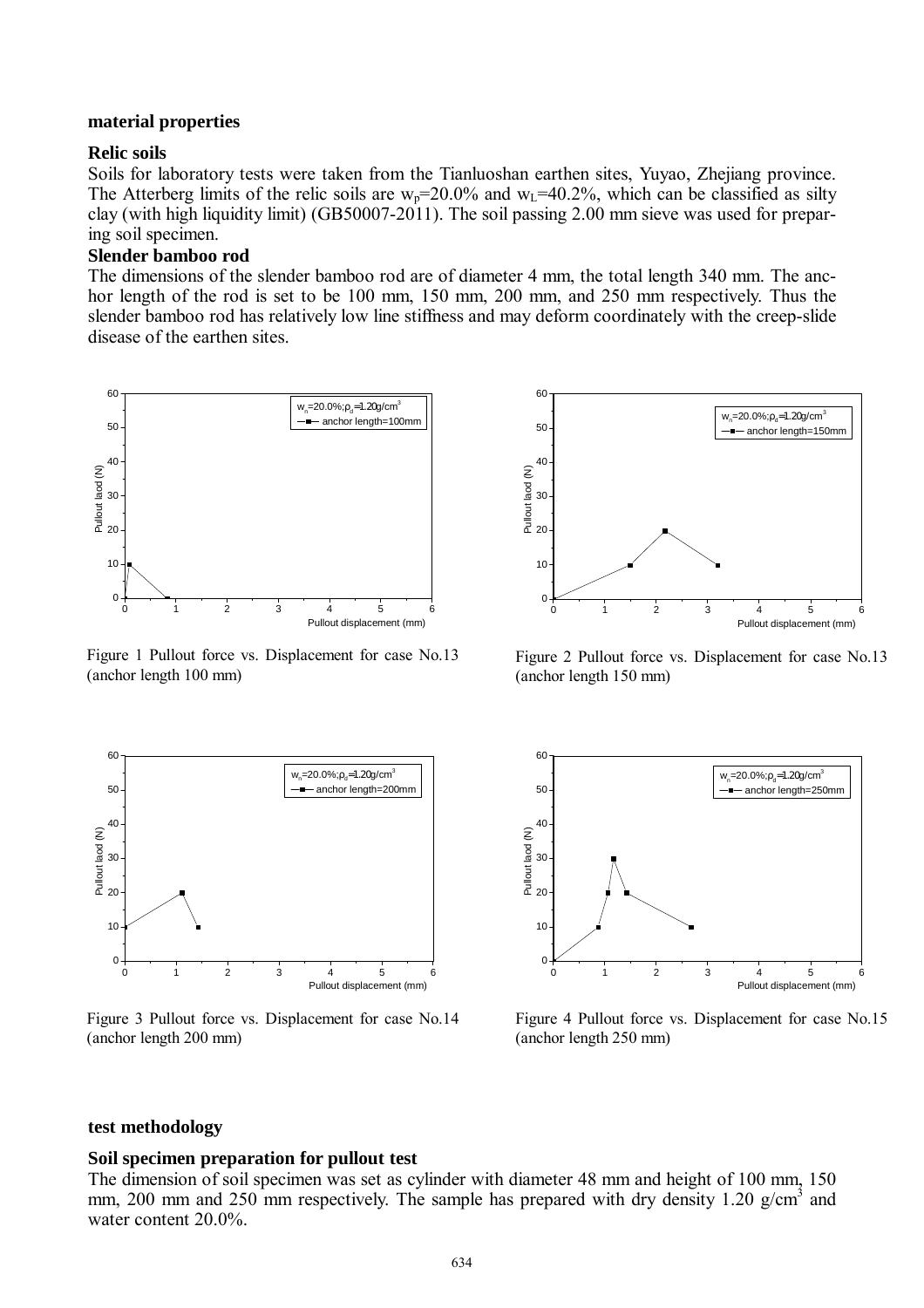After molding of the soil samples, the slender bamboo rod was inserted directly into the soil sam ples by artificial static way. The test samples were sealed with plastic wrap and curing for 6 hours and then pullout tests were performed with pull speed 1.0mm/min.

| Table 1 List of pullout results for the four cases |                            |                                |                          |                              |                                      |                                       |                   |                                |
|----------------------------------------------------|----------------------------|--------------------------------|--------------------------|------------------------------|--------------------------------------|---------------------------------------|-------------------|--------------------------------|
| Case<br>No.                                        | Water<br>content<br>$(\%)$ | Dry densi-<br>ty<br>$(g/cm^3)$ | Anchor<br>length<br>(mm) | Peak pullout<br>force<br>(N) | Interface<br>shear strength<br>(kPa) | Average<br>shear<br>strength<br>(kPa) | Ruin soils        |                                |
|                                                    |                            |                                |                          |                              |                                      |                                       | Cohesion<br>(kPa) | Friction<br>angle <sup>O</sup> |
| 13                                                 | 20                         | 1.20                           | 100                      | 10.0                         | 8.0                                  | 9.1                                   | 2.5               | 15.1                           |
| 14                                                 | 20                         | 1.20                           | 150                      | 20.0                         | 10.6                                 |                                       |                   |                                |
| 15                                                 | 20                         | 1.20                           | 200                      | 20.0                         | 8.0                                  |                                       |                   |                                |
| 16                                                 | 20                         | 1.20                           | 250                      | 30.0                         | 9.6                                  |                                       |                   |                                |





Figure 5 Shear stress vs. shear displacement for the test ruin soils (water content 20.0%, dry density 1.20  $g/cm<sup>3</sup>$ )

Figure 6 Peak shear stress vs. normal stress for the test ruin soils (water content 20.0%, dry density 1.20  $g/cm<sup>3</sup>$ )

### **Direct shear tests**

To study the interface shear strength of the slender bamboo rod with the earthen soils, the shear strength parameters of the ruin soils were obtained by direct shear tests, the soil samples also has the same dry density 1.30  $g/cm<sup>3</sup>$  and water content 20.0%.

### **Results and Discussion**

The pullout force vs. displacement relations for the four cases (No.13, No.14, No.15, No.16) are shown in Figure1-4.

Figure 1-4 show that the pullout peak forces occurred while pullout displacement about 0.5 mm~2.5 mm, which are 10.0 N, 20.0 N, 20.0 N and 30.0 N for the corresponding anchor length 100 mm, 150 mm, 200 mm and 250 mm respectively. The peak pullout force increase with increase of anchor length.

The calculated shear strength of interface between slender bamboo rod with ruin soils are 8.0 kPa, 10.6 kPa, 8.0 kPa and 9.6 kPa for the four test cases, as listed in Table 1. It reveals that the interface shear strength is consistent; the anchor length has little effect to the peak shear strength. The average interface shear strength is 9.1 kPa for the four cases.

The direct shear stress with shear displacement relations for the ruin soils are plotted in Figure 5, it indicate that the shear stress increase with increasing of normal stress. The peak shear stress with the normal stress relation is shown in Figure 6, the linear fitting results give that the cohesion is 2.50  $kPa$  and internal friction angle is  $15.1^\circ$  for the test ruin soils.